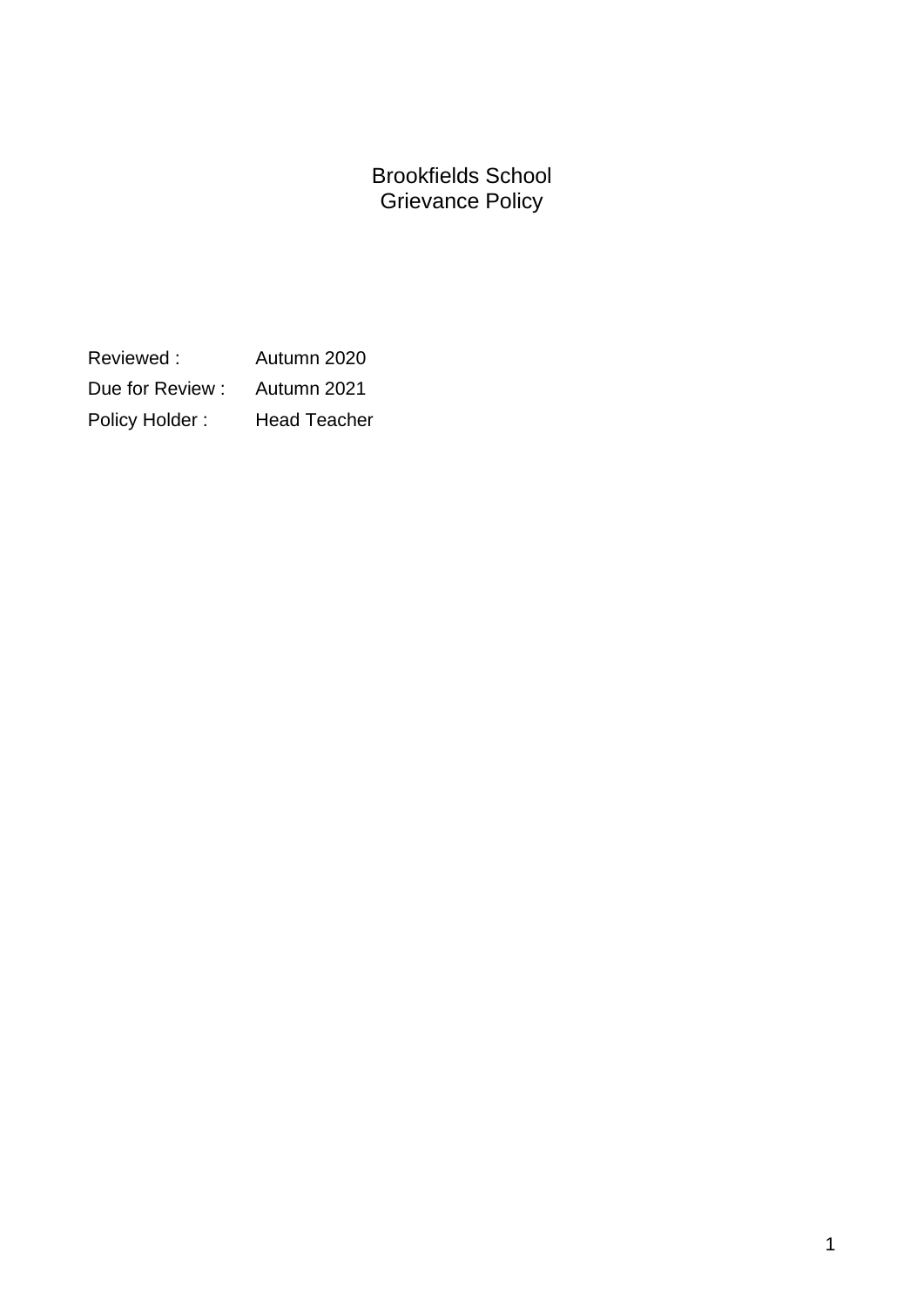#### **Brookfields School Equalities Statement**

**All pupils at the school are offered a broad, balanced, stimulating and relevant curriculum regardless of their background, culture or ability. Each pupil is valued for who they are and what they bring to the school. We appreciate and celebrate the richness of diversity within the school community as well as the wider community. Through the work we do across the school on developing Values, we actively promote the importance of tolerance, co-operation, courage, determination, friendship and respect. Through this approach, pupils develop independence, confidence and integrity which prepares them for their future lives.**

#### **Contents**

| $\mathbf{1}$   |  |
|----------------|--|
| 2              |  |
| 3              |  |
| 4              |  |
| 5              |  |
| 6              |  |
| $\overline{7}$ |  |
| 8              |  |
| 9              |  |
| 10             |  |
| 11             |  |
| 12             |  |
| 13             |  |
| 14             |  |
| 15             |  |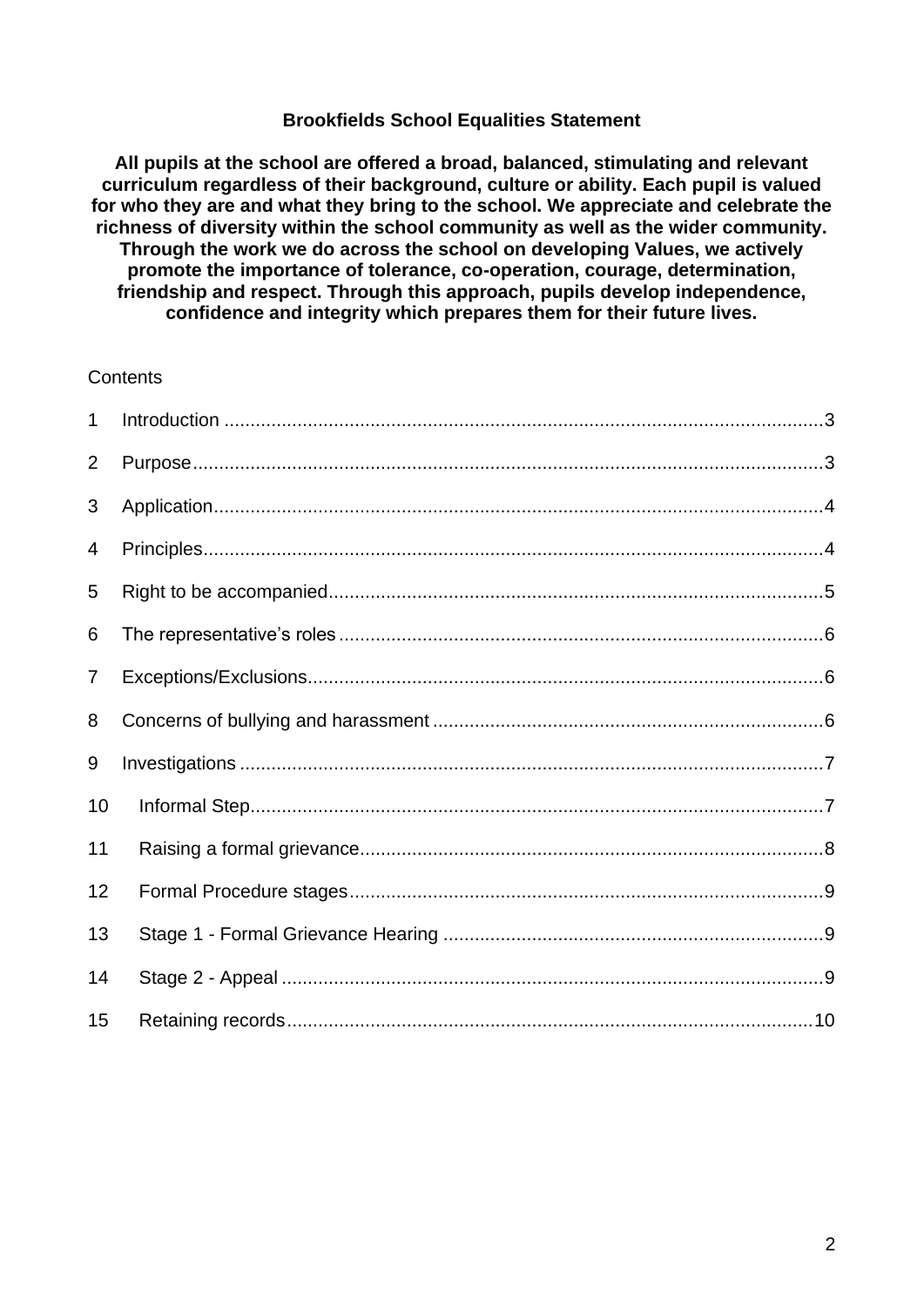# <span id="page-2-0"></span>**1 Introduction**

- 1.1 This procedure does not form part of any employee's contractual terms and conditions. Any links within this document to other documents are for ease of use and do not form part of this procedure.
- 1.2 The policy and procedure has been designed for Maintained schools to adopt and takes account of the requirements set out in the ACAS code of practice on disciplinary and grievance procedures as well as The Green Book, the Burgundy Book and the School Teachers Pay and Conditions Document.
- 1.3 It is recommended that academies who have chosen to continue to use the STPCD, Burgundy Book and Green Book also adopt this model policy. Where an academy adopts this policy the word 'school' should be taken to refer to the academy.
- 1.4 The term 'relevant body' has been used throughout this policy. In maintained schools this is the governing body. The differing structures of academies means that the academy trust will need to define the relevant body for the purposes of this policy.

# <span id="page-2-1"></span>**2 Purpose**

- 2.1 This formal grievance procedure exists to ensure fair and consistent handling of grievances raised by staff within the school.
- 2.2 The governing board recognises the right of every employee to express a grievance and to be given a fair hearing.
- 2.3 The ACAS Code of Practice defines grievances as "concerns, problems or complaints that employees raise with their employers". The primary aim of this procedure is to provide a mechanism for employees to raise any concerns, problems or complaints arising from their employment with their employer and for such complaints to be resolved promptly, fairly and consistently.
- 2.4 This procedure provides a process whereby:
	- grievances may be resolved as close as possible to where they arise;
	- issues can be brought "out into the open" so that they can be considered by management;
	- confidence and trust between the employee and employer can be maintained.

### **3 Applicability**

- 3.1 Grievances are concerns, problems or complaints that employees raise with their employers<sup>1</sup>. Issues that may cause grievances include:
	- terms and conditions of employment
	- health and safety
	- work relations
	- bullying and harassment
	- new working practices

<sup>1</sup> [Discipline and Grievances at Work –](http://www.acas.org.uk/media/pdf/s/o/Acas-Guide-on-discipline-and-grievances_at_work_(April_11)-accessible-version-may-2012.pdf) The Acas Guide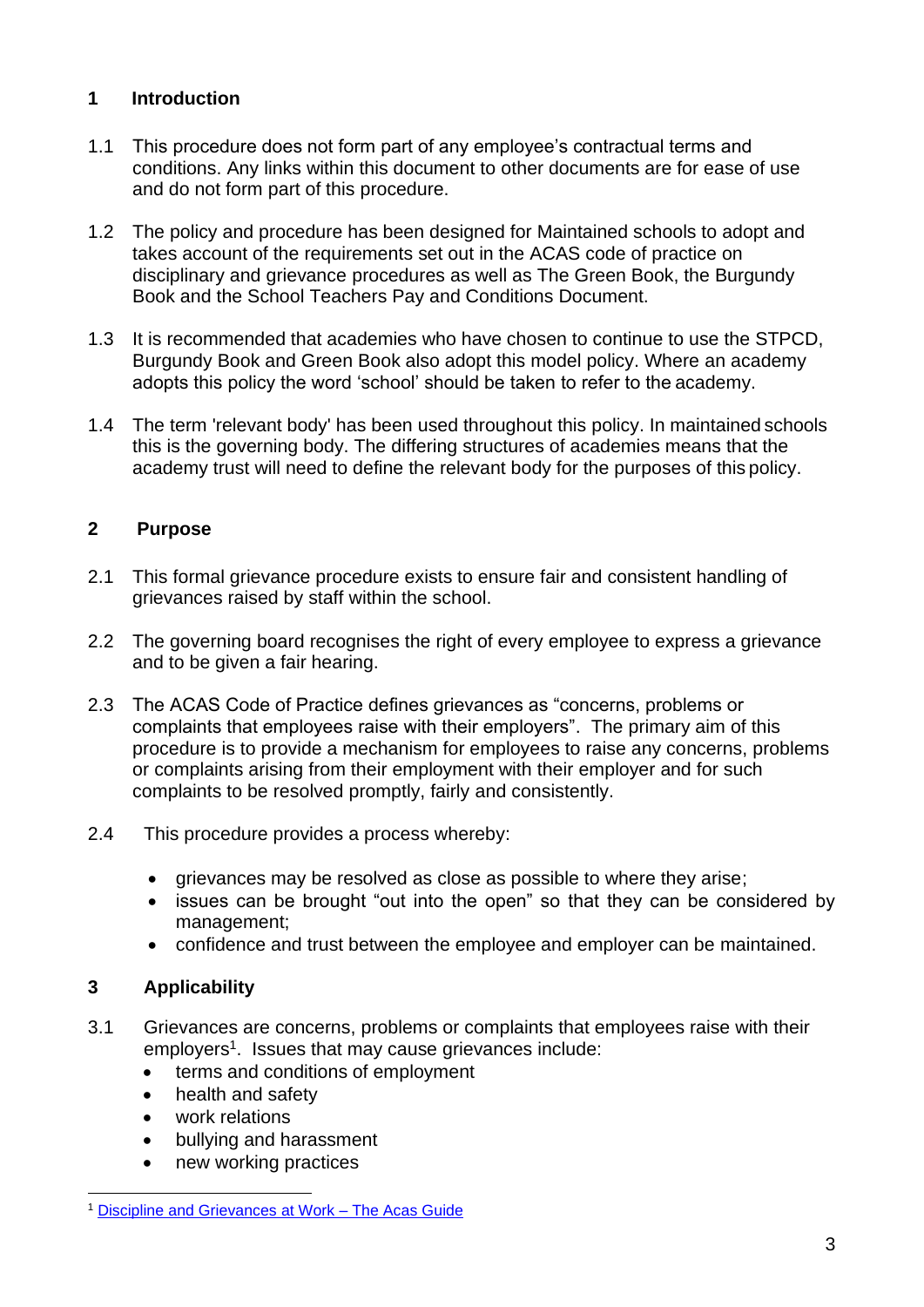- working environment
- organisational change
- discrimination
- 3.2 This procedure applies to all employees of the school.
- 3.3 The grievance procedure does not apply when:
	- 3.3.1 The employee wishes to complain about an actual or threatened dismissal
	- 3.3.2 The employee raises a concern as a 'protected disclosure' such as whistle blowing in compliance with the public interest disclosure provisions of the 1996 Act
	- 3.3.3 The employee wishes to complain about action short of dismissal to which the school's disciplinary procedure applies, unless the grievance is that this involves unlawful discrimination or is not genuinely on grounds of conduct.

### **4 Roles and Responsibilities**

- 4.1 The head teacher has overall responsibility for ensuring that formal grievances are dealt with appropriately in accordance with this procedure.
- 4.2 Where the grievance raised concerns the head teacher, the chair of governors is responsible for ensuring that this procedure is followed.

#### <span id="page-3-0"></span>**5 Application**

5.1 The Grievance Procedure is applicable to all employees, including temporary and fixed-term employees.

#### <span id="page-3-1"></span>**6 Principles**

- 6.1 All concerns will be examined carefully, whether presented verbally or in writing and will be dealt with as promptly as possible.
- 6.2 This procedure seeks at all stages to identify possible ways of resolving the employee's concerns. This will be in consultation with the employee and other relevant parties and will be in line with current policy and working practices.
- 6.3 Concerns relating to financial irregularities, abuse, criminal offences, miscarriages of justice or deliberate concealment of information should be dealt with using the Procedure for protected disclosures (Whistle Blowing Policy).
- 6.4 Grievances should, as far as possible, be resolved through informal discussion and mediation without the need to invoke the formal stages of the procedure. The formal stages of the grievance procedure are not necessarily the best way of resolving concerns and complaints**. However, if an employee wishes to raise a formal grievance then the procedure will be complied with.**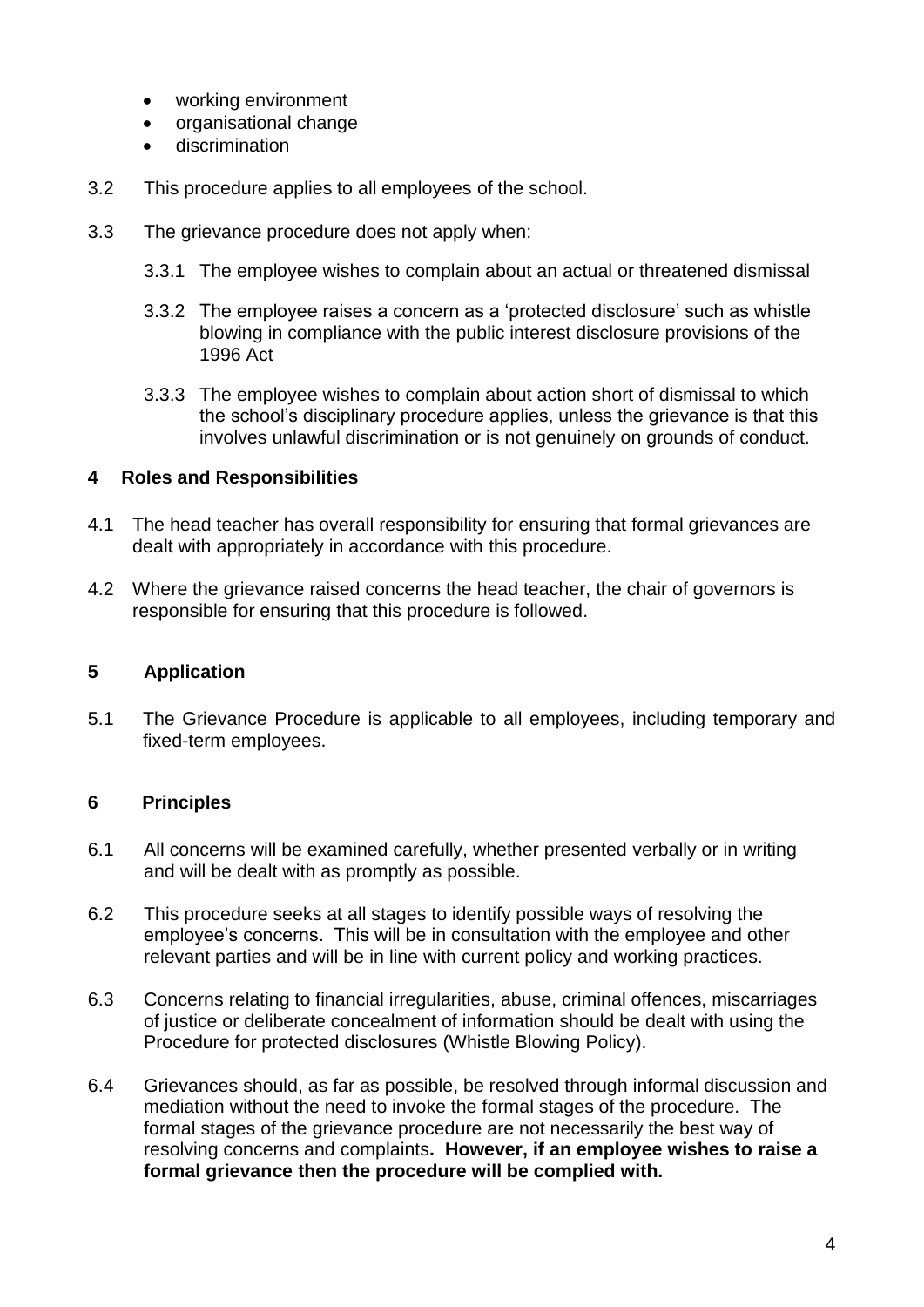- 6.5 Employees are encouraged to seek support from their professional association or trade union representative prior to raising a formal grievance.
- 6.6 Grievances often evoke strong feelings and emotions therefore it is recognised that any grievance is unlikely to be "resolved" by any process that simply determines whether the aggrieved is right or wrong. It will be important for the process to address the specific grievance, provide an opportunity for that individual to express their feelings, be listened to and have their feelings acknowledged. It is unlikely that any compromise solution will be achieved until these feelings have been expressed.
- 6.7 Some grievances will be of a sensitive nature, and confidentiality should be preserved at all times by the parties involved.
- 6.8 A grievance raised under the formal grievance procedure should be initiated by the employee ideally in writing. An employee raising a grievance informally will be required to set out the grievance in writing if the procedure becomes formal.
- 6.9 The procedure should not be used for raising issues which are outside the responsibility or control of the school, neither can it be used where separate mechanisms exist for employee "grievances" or appeals to be dealt with (see section 6 "Exceptions/Exclusions").
- 6.10 A grievance should be instigated by direct contact from the employee to their Line Manager or Headteacher. If the grievance relates to the Headteacher and the person feels unable to discuss the matter with another senior member of the school's staff (e.g.: Deputy Head teacher, head of department etc:) the employee may raise their grievance with the Chair of Governors.
- 6.11 References in this procedure to "relevant manager" refer to the person within the school who is best placed to manage the grievance process. This could be, for example, the line manager, the Head teacher, a governor or Chair of Governors.
- 6.12 If a grievance is raised by an individual who is no longer employed by the school, the former employee should write to the school setting out the grievance no later than 3 weeks after their employment has ended. At the discretion of the Headteacher or governing body, the grievance may be investigated and a written response to the grievance provided to the former employee. In exceptional circumstances, if all parties agree, a grievance hearing could be convened.
- 6.13 Where a grievance has been received more than 3 weeks after the employment has ended, the school, with support from your HR provider, will determine whether and how to respond. Schools may wish to provide employees who are leaving with the opportunity to have an exit interview, as this may address any outstanding concerns that an employee may have and avoid a grievance being raised by a former employee.
- 4.15 Former employees will not normally have a right of appeal.

#### <span id="page-4-0"></span>**7 Right to be accompanied**

7.1 All employees have a statutory right to be accompanied at both grievance and appeal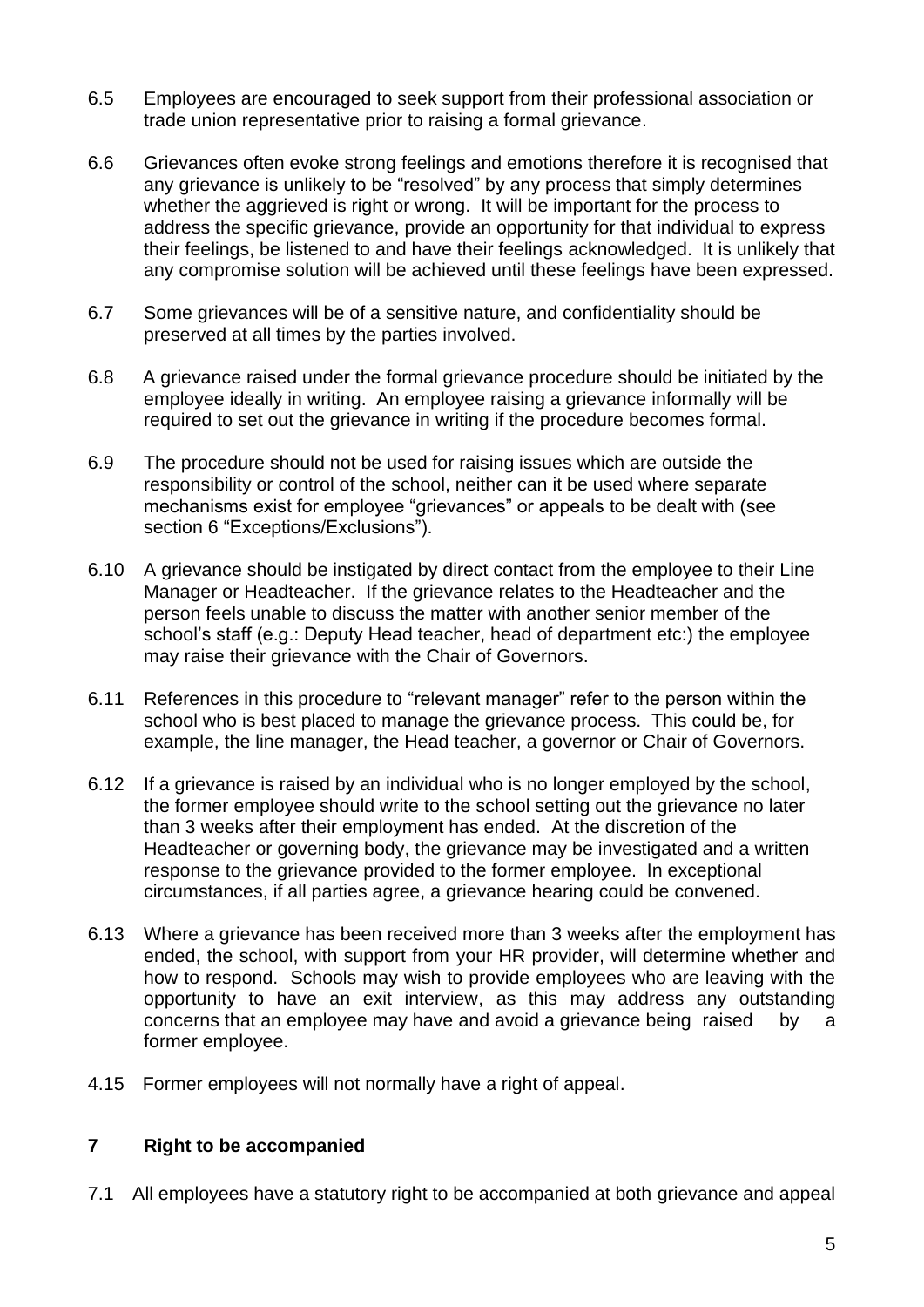hearings. Employees may also be accompanied at formal investigation meetings.

- 7.2 This representative may be:
	- a work colleague;
	- a Trade Union representative
- 7.3 If the employees chosen representative is unable, for good reason, to attend a meeting, an alternative date will be arranged to take place normally within 5 working days of the original meeting. If the employee fails to attend the rearranged meeting, this will normally go ahead in the employee's absence.
- 7.4 An employee who has agreed to accompany a colleague employed by the same employer is entitled to take a reasonable amount of paid time off to fulfil that responsibility.

### <span id="page-5-0"></span>**8 The representative's roles**

- 8.1 The employees chosen representative will be allowed to address the hearing, to put and sum up the employee's grievance, respond on behalf of the employee to any views expressed at the meeting and confer with the employee during the hearing. The companion does not, however, have the right to answer questions on the worker's behalf, address the hearing if the worker does not wish it or prevent the employer from explaining their case.
- 8.2 Where an employee needs additional support because of a disability or communication/language difficulties then all reasonable steps will be taken to provide appropriate support.

# <span id="page-5-1"></span>**9 Exceptions/Exclusions**

- 9.1 If an employee's grievance concerns a decision that has been taken relating to their employment, and there is an alternative appeals procedure against such a decision available to the employee, then action must be taken under the appropriate appeals procedure and not through the grievance procedure.
- 9.2 For example, if an employee wishes to make representations concerning a disciplinary sanction against them, this should be facilitated through the arrangements for appeals described in the appropriate disciplinary procedure. Similarly, appeals against capability warnings, absence warnings, and pay decisions should be addressed within their separate procedures.
- 9.3 If an employee raises concerns during another formal procedure (e.g. absence, capability, discipline) these will normally be addressed within the hearing or appeal process detailed within the relevant procedure. Where the concerns are not related to the other formal procedure, that procedure may, in exceptional circumstances, be temporarily suspended to deal with the grievance.

### <span id="page-5-2"></span>**10 Concerns of bullying and harassment**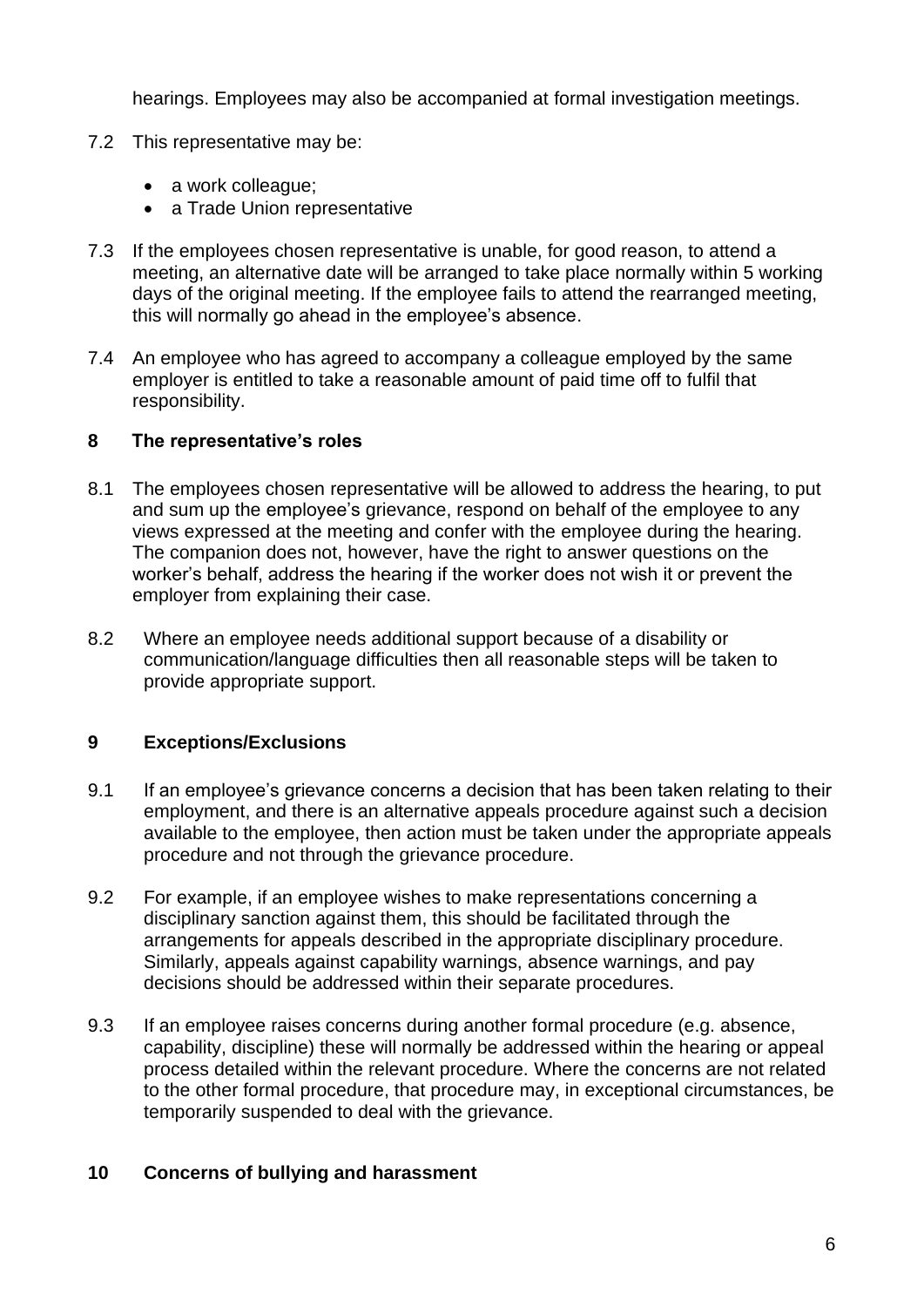- 10.1 Any complaint by a school employee of a bullying or harassment nature will be investigated. Following investigation, the relevant manager will determine whether the alleged behaviour may constitute misconduct. In such cases it may be appropriate to instigate disciplinary proceedings.
- 10.2 Employees who consider that they may be the victim of bullying or harassment should normally take the following steps prior to submitting a written complaint;
	- discuss their concerns with their line manager (or a more senior manager if their concerns are about their immediate line manager), a professional association or trade union representative, or a work colleague;
	- keep a record of any incidents that occur, noting dates, times, circumstances and witnesses (if any);
	- ask the person(s) involved to stop whatever they are doing which is upsetting or unpleasant, as they may be unaware of their actions. Individuals may want to do this with the support of a colleague or professional association/trade union representative;
	- advise their line manager (or a more senior manager if their concerns are about their immediate line manager) as soon as it becomes apparent that the unacceptable behaviour is continuing.
- 10.3 Where the above steps prove ineffective or where the employee wishes to submit their complaint in writing, the written complaint should be sent to their line manager, or a more senior manager if their concerns are about their immediate line manager, as promptly as possible and should include sufficient detail to assist with resolution as detailed in section 10 below.

### <span id="page-6-0"></span>**11 Investigations**

- 11.1 When an employee raises a grievance, either under the Informal Step or formally under Stage 1 of this procedure, the relevant manager may consider that further investigation is required. It is for the relevant manager to determine how such investigations should be conducted. Where necessary, an investigating officer can be assigned to undertake the investigation or the relevant manager may conduct the investigation themselves. It may be deemed appropriate to use an external investigating officer.
- 11.2 For example, it may require the relevant manager or Investigating Officer to:
	- gather any further information they feel is relevant in as confidential a manner as possible;
	- request written responses from any other parties they consider appropriate;
	- meet with the other relevant parties to discuss the grievance and obtain relevant information;
	- produce an investigation report to capture the key issues and findings arising from the investigation and suggested resolution where appropriate;
	- to be impartial and unconnected with the grievance.

### <span id="page-6-1"></span>**12 Informal Step**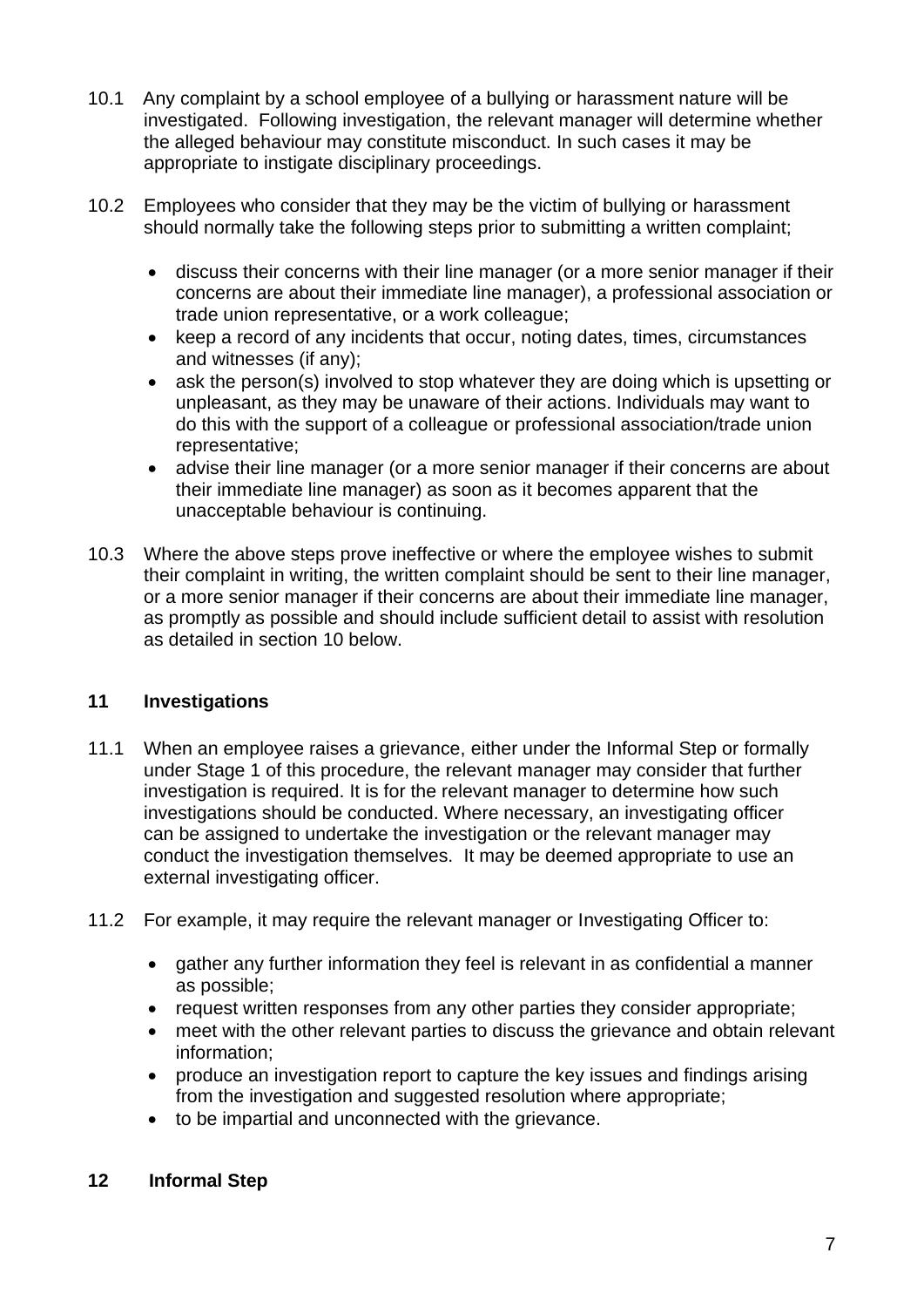12.1 An employee with a grievance should normally raise the issue(s) informally in the first instance with their line manager. This can be submitted verbally, via email or in writing. The employee should make it clear in any correspondence that the grievance is being raised at an informal level. Line managers are expected to deal with all informal grievances raised, taking into consideration the exceptions listed within section 6 of this procedure. If the grievance relates directly to the employee's line manager, the employee should raise the issue informally with their second line manager (the line manager's manager).

# <span id="page-7-0"></span>**13 Raising a formal grievance**

- 13.1 Employees are encouraged wherever possible to discuss issues with their line manager at the earliest possibility. Most grievances can be dealt with and resolved informally through discussion and cooperation.
- 13.2 Where informal processes do not resolve the problem or the employee is unwilling to resolve the matter informally, a formal grievance should be submitted in writing. The letter should include as much detail as possible to assist with resolution of the grievance including:
	- the facts of the complaint (reason(s), dates, who is involved);
	- how the issue(s) have arisen;
	- what resolution(s) the employee is seeking;
	- how the employee thinks a resolution can best be achieved;
	- any other relevant information.
- 13.3 If the grievance being raised is related to the employee's line manager, the written grievance should be addressed to the manager's manager (the employee's second line manager).
- 13.4 It is important to note that an employee who raises a grievance has a responsibility, with the line manager (or other relevant manager) for resolving the issue(s) in the most effective way, including cooperation with all stages of the procedure, availability for meetings in line with the procedural guidelines and clear communication in relation to the issues and outcomes that they are seeking.
- 13.5 Where the grievance is against the Head teacher, the employee should approach the Head teacher initially, but if this is not appropriate, they should approach the Chair of Governors.
- 10.6 Where the Head teacher is the aggrieved employee, they should raise their grievance with the Chair of Governors, or if the grievance is against the Chair of Governors, it should be addressed to the Clerk to Governors who will consult the Vice Chair in order to identify who will manage the grievance. The governor managing the grievance should then seek support from your HR provider.
- 13.6 The term 'Head teacher' is used in this procedure, but where the Head teacher's involvement is not appropriate, this role will be conducted by the Chair of Governors.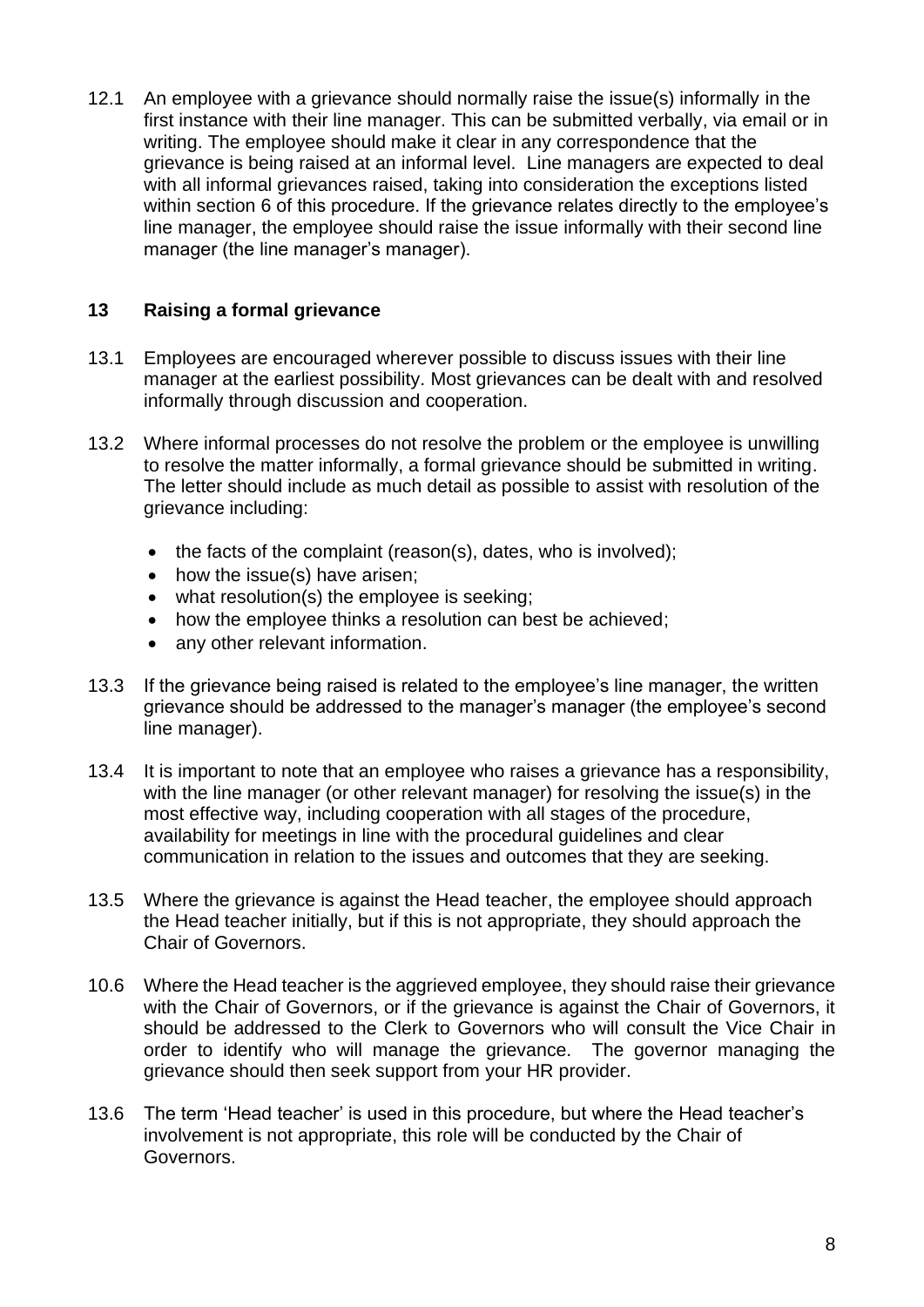### <span id="page-8-0"></span>**14 Formal Procedure stages**

- 14.1 There are 2 key stages within the formal grievance procedure:
	- Stage 1 Formal grievance
	- Stage 2 Appeal
- 14.2 Any necessary investigation process will need to be concluded prior to the Stage 1 outcome hearing being held.

#### <span id="page-8-1"></span>**15 Stage 1 - Formal Grievance Hearing**

- 15.1 The person identified to consider the grievance will arrange a Grievance Hearing to discuss the matter with the aggrieved employee. The Hearing will take place no later than 20 working days after receipt of the written grievance by the Head teacher/Chair of Governors. The employee will be informed by the person hearing the grievance of their right to be accompanied and/or represented by a Trade Union Representative or work colleague.
- 15.2 The employee will be allowed to state his/her grievance at the meeting, and will be asked to indicate his/her resolution.
- 15.3 Where appropriate the person hearing the grievance may adjourn the Hearing in order to investigate the matter further.
- 15.4 Where appropriate the person hearing the grievance may appoint an Investigating Officer, not connected to the issue, to carry out the investigation.
- 15.5 The person hearing the grievance will respond to the employee's grievance in writing, within 10 working days of the Hearing or the reconvened Hearing where there has been an adjournment. The response will inform the employee of his/her right to appeal if the resolution sought by the employee has not been granted.

#### <span id="page-8-2"></span>**16 Stage 2 - Appeal**

- 16.1 Where the employee is dissatisfied with the outcome of the Grievance Hearing he/she may appeal. The employee must register his/her appeal in writing to the Clerk to Governors within 5 working days of receiving the written outcome of the Grievance Hearing (or reconvened Hearing where there has been an adjournment.)
- 16.2 The Chair of Governors, will arrange for the appeal to be heard by a panel of 3 governors who have not previously been involved in the grievance.
- 16.3 The Chair of Governors will arrange an Appeal Hearing and will inform the employee of his/her right to be accompanied and/or represented by a Trade Union Representative or work colleague.
- 16.4 At the Appeal the employee will be able to explain why he/she remains aggrieved and how he/she believes the grievance should be resolved.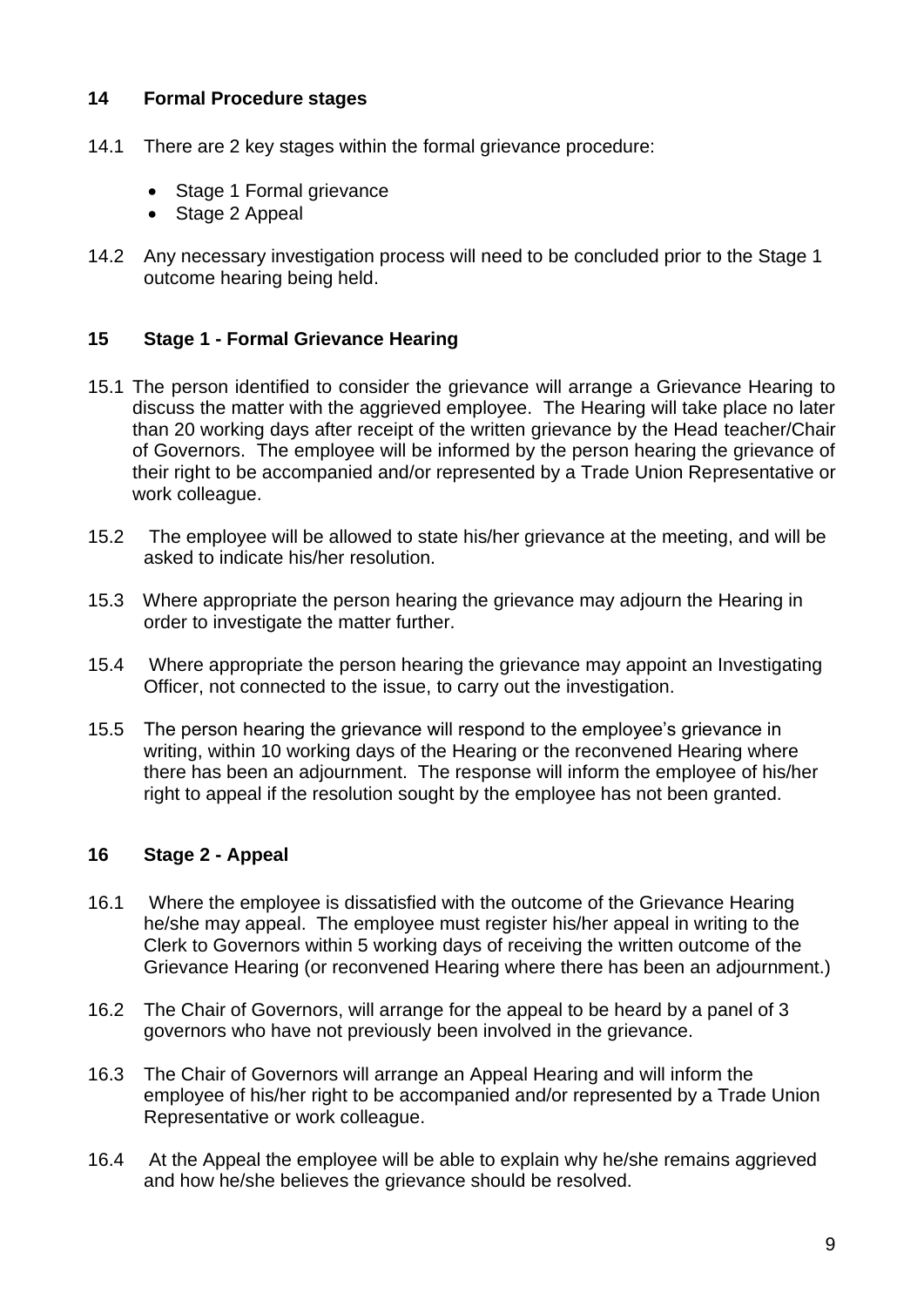- 16.5 The person who heard the Grievance Hearing at Stage Two will normally attend the Appeal to explain his/her decision to the Governor Appeal Panel.
- 16.6 Where appropriate the Governor Appeal Panel may adjourn to investigate the matter further.
- 16.7 The chair of the appeal panel will notify the employee of the decision in writing, within 5 working days of the Appeal or the reconvened Appeal where there has been an adjournment. This decision will be final.

### <span id="page-9-0"></span>**17 Retaining records**

17.1 Records of formal disciplinary records should be retained, should be treated as confidential and kept no longer than necessary in accordance with the data protection principles set out in the Data Protection Act 2018. This Act also gives individuals the right to request and have access to certain personal data stored about them.

Copies of records kept should include:

- o The nature of the grievance
- o What was decided and actions taken
- o The reasons for actions taken
- o Weather an appeal was lodged and the outcome of any appeal
- o Notes of formal meetings